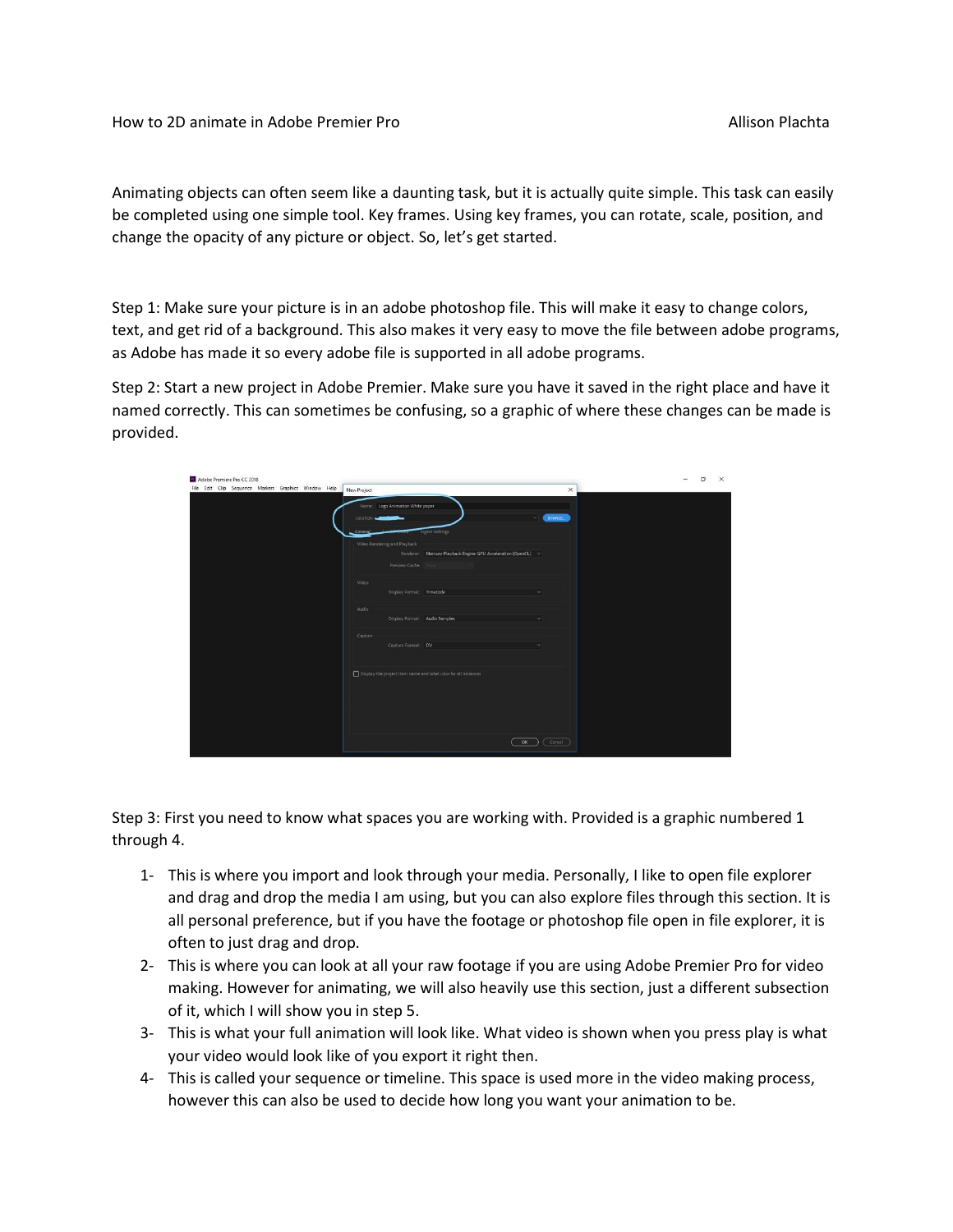|                                                                                                                            | Assembly<br>Editing $\equiv$<br>Learning                                                                                                                                                                                                                                                          | Effects<br>Color                    | Audio<br>Graphics                  | $\gg$<br>Libraries                   |                                          |
|----------------------------------------------------------------------------------------------------------------------------|---------------------------------------------------------------------------------------------------------------------------------------------------------------------------------------------------------------------------------------------------------------------------------------------------|-------------------------------------|------------------------------------|--------------------------------------|------------------------------------------|
| Source: (no clips) $\equiv$                                                                                                | Audio Clip Mixer:<br>Metadata<br><b>Effect Controls</b>                                                                                                                                                                                                                                           |                                     | Program: (no sequences) ≡          |                                      |                                          |
| 00;00;00;00                                                                                                                | 目分<br><b>UIGER AND A PARTICIPAL ASSESSMENT</b>                                                                                                                                                                                                                                                    | 00;00;00;00<br>$\ddot{\phantom{1}}$ | 00:00:00:00                        | <b># { } { * 4 } } * * A A A @ H</b> | 00:00:00:00                              |
| Project: Logo Animation White paper =<br>Logo Animation White paper prproj<br>$\mathcal{L}$<br>$6 \equiv 20$<br>$_{\odot}$ | $\times$ Timeline: (no sequences) $\equiv$<br>Media Browser<br>U.<br>$\rightarrow$<br>▸<br>00;00;00;00<br>$\oplus$<br>※ 0 課 ■<br>jд.<br>0 Items<br>$\ddagger$<br>♦<br>$\blacktriangleright$<br>Import media to start<br>$\delta$ .<br>业<br>ū.<br>$\Diamond$<br>i , 1<br>$\mathbb{H}$ $\mathbb{R}$ | s                                   | rop media here to create sequence. |                                      | $-36$<br>$-42$<br>$-48$<br>- 454<br>. dB |

Step 4:Import your Adobe photoshop file into quadrent 1. You will then need to drag the file into the sequence (quadrent 4). After this you can right click, click speed and duration and then change how long you want your animation to be. I suggest about 8 seconds, but you can always chop off excess still video at the end. (side-note: in Adobe Premier, time is counted in seconds and *frames*. Typically you will have 30 frames per second. That means 7:30 is the same as 8 seconds. It is not 7 and a half seconds.) You should then see your logo in quadrent 2 after dragging into the sequence, but if you don't, do not worry. Simply double click on the clip in your sequence and it will open up in quadrent 2.

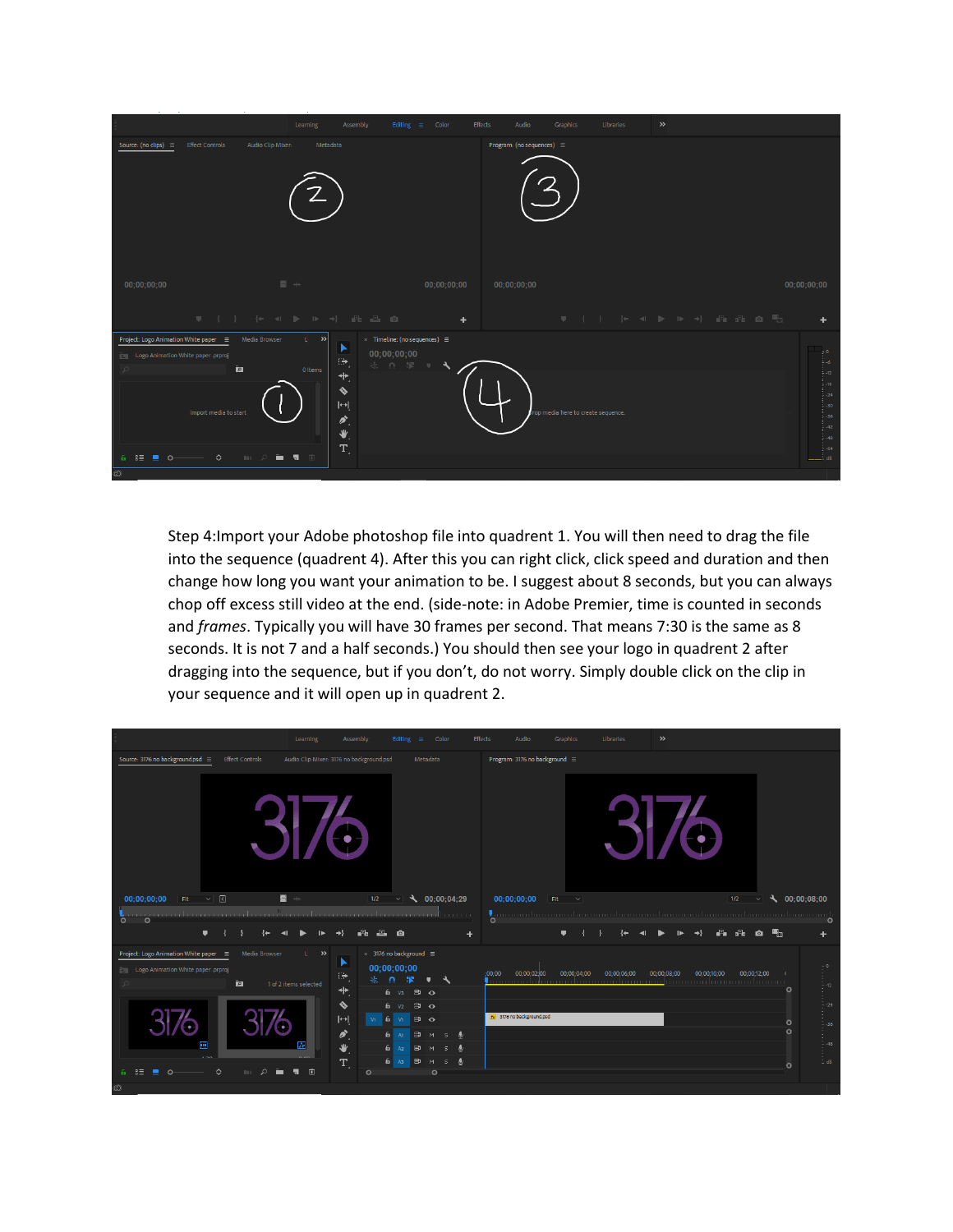Step 5: Now, in quadrent 2, above your logo there will be label called "effect controls". This tab is how you are going to animate the logo. If there is nothing selected, you will need to click on your clip in the sequence tab and then go to effect controls.



Step 6: Before we do any actual animating, you need to know the basics. Animating in Premier is made possibly by things called "Key Frames". Key Frames are almost the exact same as In and Out points used in video creation. These indicate a specific start time for an effect to happen and the end point tells it how fast you want it to happen. Key frames use no numbers for time, you just need to know when ou want an effect to start and stop. Keyframes can be accessed by the little stopwatch icons next to the actions that can be used to animate using keyframes. These effects will be further discussed in the next step.

| Source: 3176 no background.psd                                                | Effect Controls $\equiv$ | Audio Clip Mixer: 3176 no background | Metadata               |
|-------------------------------------------------------------------------------|--------------------------|--------------------------------------|------------------------|
| Master * 3176 no background.psd > 3176 no background * 3176 no background.psd |                          | 00,00                                | 00;00;04;00<br>00;00   |
| Video Effects                                                                 |                          | ▲                                    | 3176 no background.psd |
| Motion                                                                        |                          | $\overline{\mathbf{O}}$              |                        |
| Position                                                                      | 412.0<br>288.0           | $\overline{\Omega}$                  |                        |
| Scale                                                                         | 100.0                    | $\Omega$                             |                        |
| cale Width                                                                    | 100.0                    | $\Omega$                             |                        |
|                                                                               | Uniform Scale            | $\overline{\Omega}$                  |                        |
| tation                                                                        | 0.0                      | $\Omega$                             |                        |
| Anthor Point                                                                  | 466.0<br>288.0           | $\Omega$                             |                        |
| iti-flicker Filter<br>⊃                                                       | 0.00                     | $\Omega$                             |                        |
| $\checkmark$<br><b>X</b> Opacity                                              |                          | $\Omega$                             |                        |
| Ñ                                                                             |                          |                                      |                        |
| Opacity                                                                       | 100.0 %                  | ≏<br>$\triangleleft$ 0               |                        |
| <b>Blend Mode</b>                                                             | Normal                   | ≏<br>$\checkmark$<br>$\circ$         | O                      |
| 00;00;00;00                                                                   |                          |                                      | ÞÞ                     |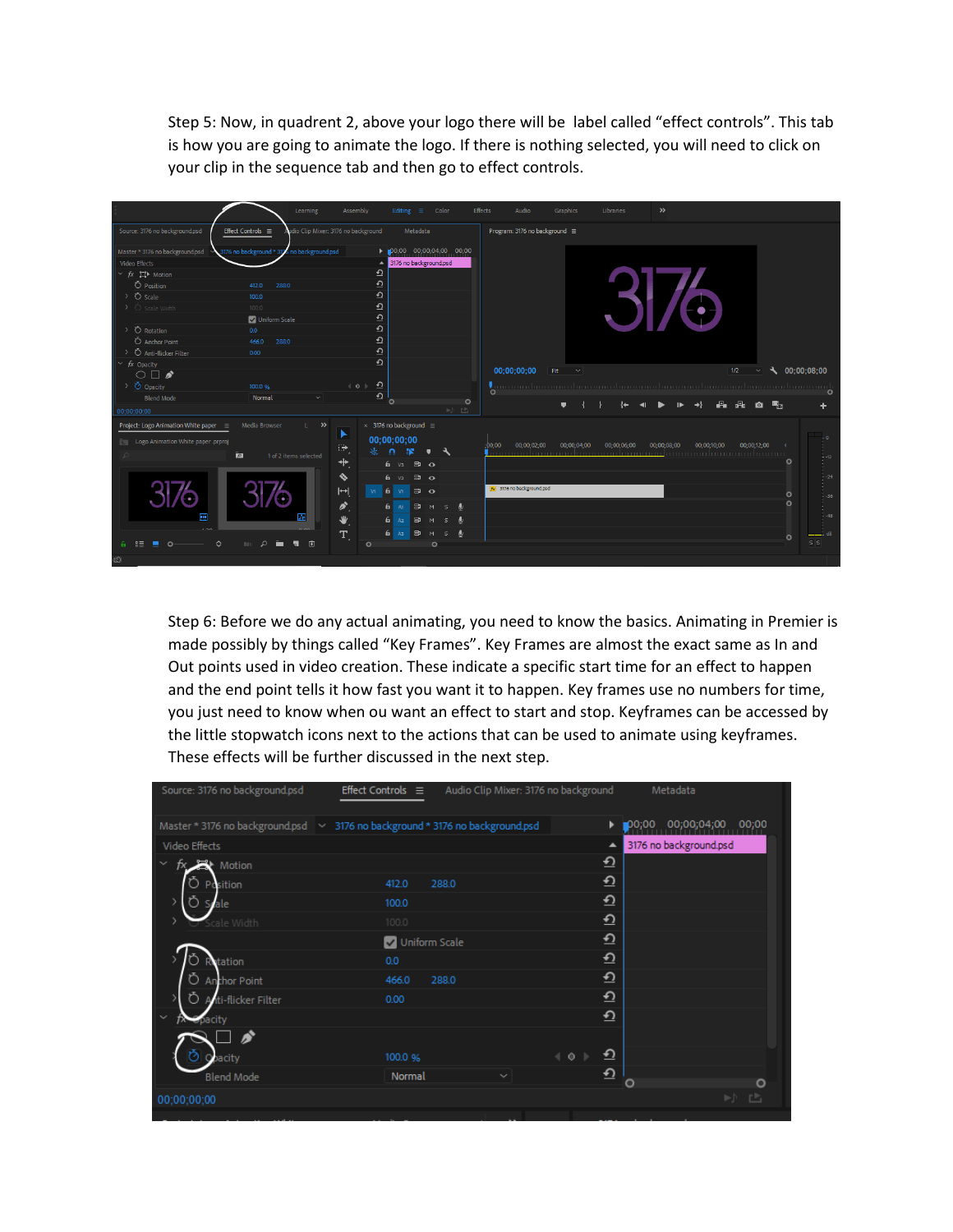Step 7: This step will describe effects and how to use them

**Position:** in your program, your positin values might be changed. This is fine, as these values shift the left and right (first value) and up and down (second value). It is often easier to click on the number and drag left and right that way you arent messing around with exact values. It is important to remember and blue number can be changed. **Scale:** this is pretty self explanitory, but this changes how big and small the logo is. **Rotation:** this is again, self-explanatory, however the value system is slightly different. The number I how many full rotations, so if you want something to rotate 2 times, put 2 in for the value and it will rotate twice.

**Anchor point:** I do not use this in animations, so I will not teach how to use it, but if you want to play around with it feel free to (undo shortcut is  $ctrl + z$ ) **Anti-flicker filter:** I do not use this in animations, so I will not teach how to use it.

**Opacity:** This changes how transparent the logo is.

Step 8: using keyframes is an easy concept, however it is just slightly different. To use keyframes, you add a keyframe where you want your effect to start. Then you go to where you want your keyframe to end and change the value. This should automatically create an end keyframe, however if it does not just click the keyframe button again.

Step 9: in order to use position, you must choose where you want your starting position to be, and then place your starting keyframe.

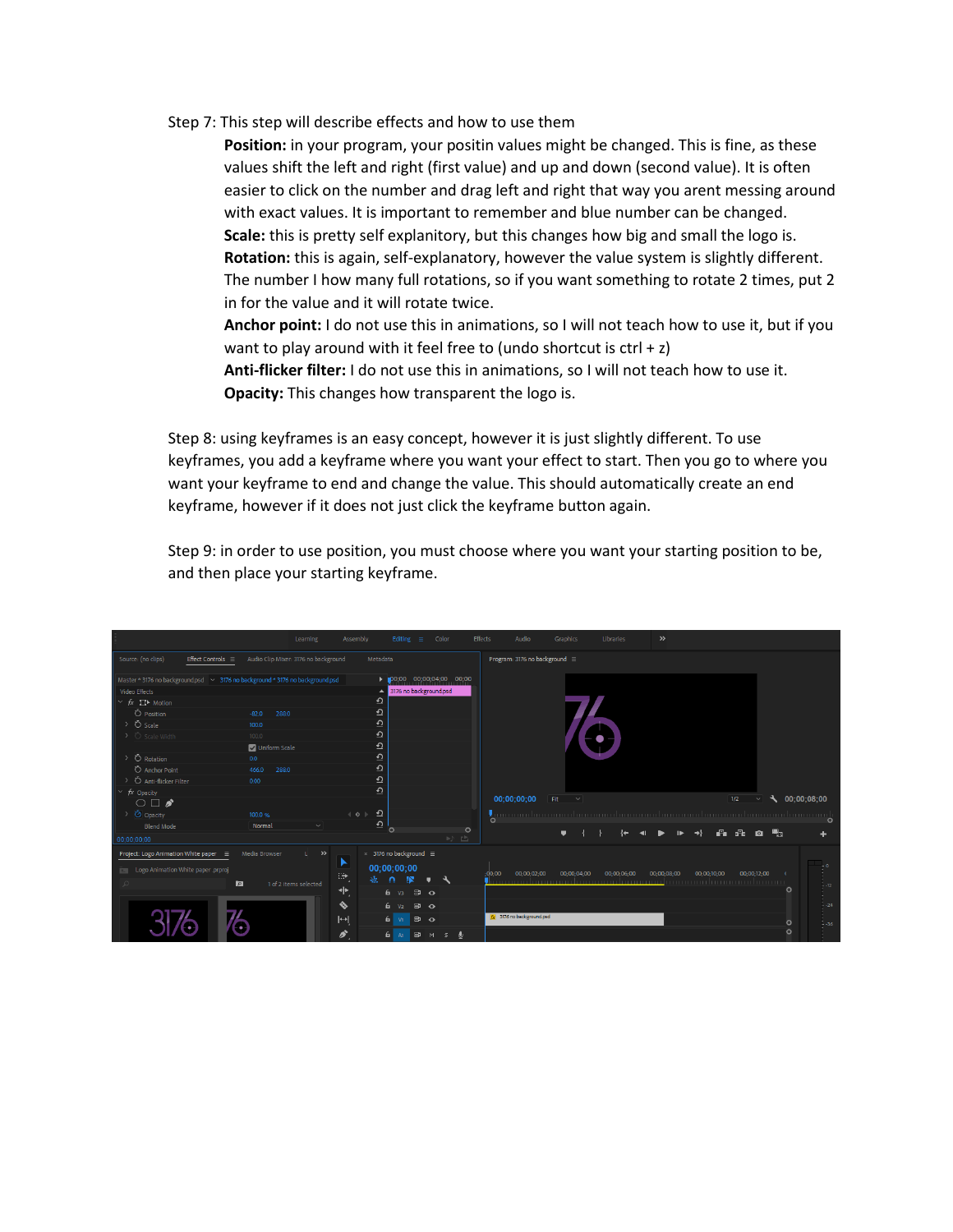|                                                                                      | <b>Learning</b>                      | Assembly<br><b>COIOL</b><br><b>Editing</b><br>÷                   | enects<br>AUGIC<br>Grapnics<br><b>Libraries</b>      | "                                         |
|--------------------------------------------------------------------------------------|--------------------------------------|-------------------------------------------------------------------|------------------------------------------------------|-------------------------------------------|
| Source: (no clips)<br>Effect Controls $\equiv$                                       | Audio Clip Mixer: 3176 no background | Metadata                                                          | Program: 3176 no background ≡                        |                                           |
| Master * 3176 no background.psd   $\vee$ 3176 no background * 3176 no background.psd |                                      | 00;00;04;00 00;00<br>$100 - 0$                                    |                                                      |                                           |
| Video Effects                                                                        |                                      | 3176 no background.psd                                            |                                                      |                                           |
| $\vee$ $f$ <sub>x</sub> $\Box$ Motion                                                |                                      |                                                                   |                                                      |                                           |
| > ⑦ Position                                                                         | $-82.0$<br>288.0                     | <u>。</u><br>$\leftarrow$ 0 $\rightarrow$                          |                                                      |                                           |
| > Ö scale                                                                            | 100.0                                | $\Omega$                                                          |                                                      |                                           |
| $\triangleright$ $\circlearrowright$ Scale Width                                     | 100.0                                | $\Omega$                                                          |                                                      |                                           |
|                                                                                      | Uniform Scale                        | $\mathbf{\underline{\Theta}}$                                     |                                                      |                                           |
| > Ö Rotation                                                                         | 0.0                                  | $\Omega$                                                          |                                                      |                                           |
| <b>Ö</b> Anchor Point                                                                | 466.0<br>288.0                       | $\Omega$                                                          |                                                      |                                           |
| O Anti-flicker Filter                                                                | 0.00                                 | $\Omega$                                                          |                                                      |                                           |
| $\times$ fx Opacity                                                                  |                                      | $\Omega$                                                          |                                                      |                                           |
| $\bigcirc \Box$                                                                      |                                      |                                                                   | 00;00;01;07<br>Fit<br>$\sim$                         | 1/2<br>9.<br>00;00;08;00                  |
| > Ø Opacity                                                                          | 100.0 %                              | ≏<br>$\leftarrow$ 0 $\rightarrow$                                 |                                                      |                                           |
| <b>Blend Mode</b>                                                                    | Normal<br>$\sim$                     | ≏                                                                 | $\Omega$                                             |                                           |
| 00;00;01;07                                                                          |                                      | $\circ$<br>吵些                                                     | $\circ$                                              | ali dike<br>■7<br>$\bullet$               |
| Project: Logo Animation White paper ≡                                                | Media Browser<br>$\rightarrow$       | $\times$ 3176 no background $\equiv$                              |                                                      |                                           |
| <b>Example 20 Logo Animation White paper .prproj</b>                                 |                                      | 00;00;01;07<br>⊕                                                  | 00:00:02:00<br>: 00 00<br>00:00:04:00<br>00:00:06:00 | 00:00:12:00<br>00:00:08:00<br>00:00:10:00 |
|                                                                                      | 囟<br>1 of 2 items selected           | 敲<br>9N<br>n                                                      |                                                      | $-42$                                     |
|                                                                                      |                                      | $\,^+$<br>$6 \text{ v}$ $\Rightarrow$ $\Rightarrow$ $\circ$       |                                                      | $\circ$                                   |
|                                                                                      |                                      | ♦<br>$\mathbf{a}$ $\mathbf{o}$<br>6.<br>V <sub>2</sub>            |                                                      | $-24$                                     |
|                                                                                      |                                      | $\left  \leftrightarrow \right $<br>$\mathbf{a}$<br>6 vi          | Fx 3176 no background.psd                            | $\circ$<br>$-36$                          |
|                                                                                      |                                      | $\mathcal{L}_{\mathcal{L}}$<br>6 <sup>1</sup><br><b>B</b> M<br>A1 |                                                      | $\circ$                                   |
| 画                                                                                    |                                      | ₩<br>6 <sup>1</sup><br><b>B</b> M<br>A2                           |                                                      | $-48$                                     |

here you can see how the position has changed.

| Source: (no clips)<br>Effect Controls $\equiv$                                     | Audio Clip Mixer: 3176 no background | Metadata                                          | Program: 3176 no background ≡                                                                     |                       |
|------------------------------------------------------------------------------------|--------------------------------------|---------------------------------------------------|---------------------------------------------------------------------------------------------------|-----------------------|
| Master * 3176 no background.psd $\sim$ 3176 no background * 3176 no background.psd |                                      | 00;00;04;00 00;00<br>$ 00 ^{20}$                  |                                                                                                   |                       |
| Video Effects                                                                      |                                      | 3176 no background.psd                            |                                                                                                   |                       |
| $\vee$ $f$ <sub>x</sub> $\Box$ Motion                                              |                                      |                                                   |                                                                                                   |                       |
| O Position                                                                         | 288.0<br>$-82.0$                     | <u>。</u><br>$\leftarrow$ 0 $\leftarrow$           |                                                                                                   |                       |
| <b>Ö</b> Scale                                                                     | 100.0                                | $\Omega$                                          |                                                                                                   |                       |
| う Scale Width                                                                      | 100.0                                | $\Omega$                                          |                                                                                                   |                       |
|                                                                                    | Uniform Scale                        | $\Omega$                                          |                                                                                                   |                       |
| <b>Ö</b> Rotation                                                                  | 0.0                                  | $\Omega$                                          |                                                                                                   |                       |
| O Anchor Point                                                                     | 466.0<br>288.0                       | $\Omega$                                          |                                                                                                   |                       |
| O Anti-flicker Filter                                                              | 0.00                                 | $\Omega$                                          |                                                                                                   |                       |
| fx Opacity<br>$\checkmark$                                                         |                                      | $\Omega$                                          |                                                                                                   |                       |
| $\circ$ $\Box$                                                                     |                                      |                                                   | 00;00;01;07<br>1/2<br>Fit<br>$\sim$<br>$\checkmark$                                               | $\lambda$ 00;00;08;00 |
| O opacity                                                                          | 100.0 %                              | $\Omega$<br>$\leftarrow$ 0 $\rightarrow$          | <u>Immundusta maalaanaana laanaana laanaana laanaana laanaana daraanaa h</u><br>$\circ$           |                       |
| <b>Blend Mode</b>                                                                  | Normal<br>$\checkmark$               | $\Omega$<br>$\circ$<br>$\circ$                    | $\rightarrow$                                                                                     |                       |
| 00:00:01:07                                                                        |                                      | D) 凸                                              | 8 8 0 M                                                                                           |                       |
| Project: Logo Animation White paper =                                              | Media Browser<br>$\rightarrow$       | $\times$ 3176 no background $\equiv$              |                                                                                                   |                       |
| Logo Animation White paper .prproj                                                 |                                      | œ<br>00;00;01;07                                  |                                                                                                   | $-0$                  |
|                                                                                    | ÌЯ.<br>1 of 2 items selected         | ⊕,<br>証<br>BХ<br>٩                                | 00;00;04;00<br>00;00;12;00<br>00:00:02:00<br>00;00;06;00<br>00:00:10:00<br>: 00 00<br>00:00:08:00 |                       |
|                                                                                    |                                      | ⇺<br>$6 - v3$<br>B <sub>o</sub>                   |                                                                                                   | $-12$<br>$\circ$      |
|                                                                                    |                                      | ♦<br>$B$ $O$<br>6.<br>V <sub>2</sub>              |                                                                                                   | $-24$                 |
|                                                                                    |                                      |                                                   | fx 3176 no background psd                                                                         |                       |
|                                                                                    |                                      | $\blackleftrightarrow$<br>6 vi<br>$\theta$        |                                                                                                   | $\circ$<br>$-36$      |
|                                                                                    |                                      | $\mathcal{L}_{\mathcal{L}}$<br>$6 - A1$<br>B<br>M |                                                                                                   | $\circ$               |
| m                                                                                  |                                      | ₩<br>$f_{II}$ A2<br><b>B</b> M<br>$\mathsf{s}$    |                                                                                                   | $-48$                 |

Here is where the starting keyframe is placed